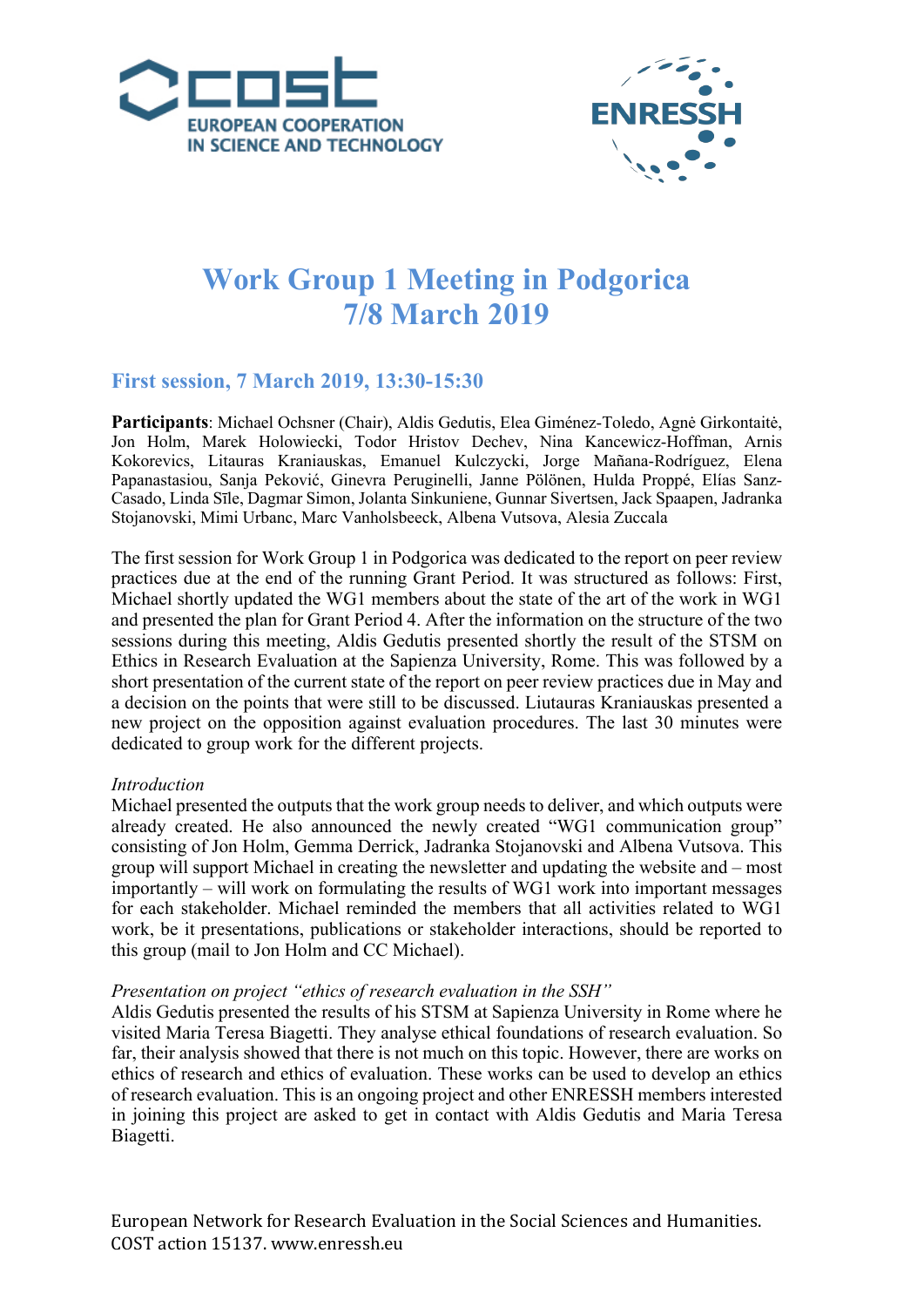



## *Peer Review Practices (Chair: Nina Kancewicz-Hoffman and Michael Ochsner)*

The report "overview of peer review practices" is on its way and a first draft has been circulated among the involved members. Some chapters are almost completed, others are in draft version and some are still missing. During this meeting, some issues were addressed that emerged when drafting the report: Whom does the report address exactly? Peer review vs. evaluation in general; balance between peer review in general vs. SSH specific issues; overall writing style, e.g. ENRESSH results vs. overview of work on peer review; authorship is not always clear; bibliography. Furthermore, it was suggested to organise "friendly peer review" within ENRESSH and an updated time line was introduced.

The following conclusions were drawn:

**To whom** the report is addressed: The report is *aimed at* researchers in evaluation, research managers, policy makers, publishers and journal editors but also SSH community at large. To facilitate its dissemination and strengthen impact a separate *executive summary*/policy brief will be produced to reach policy makers; the brief will be prepared only after the report is finalized. Dagmar Simon volunteered to (co) work on the policy brief.

**Peer review vs. evaluation** in general: ENRESSH is about evaluation and peer review is one method to do that so the *two issues cannot be separated* but *focus should be on peer review*.

**Balance** peer review in general vs. SSH: We write on issues generally relevant for peer review *without stressing general distinctions* between STEM and SSH but *focus* on those aspects which are *specifically relevant for SSH.*

**Overall style**: We accept that there *cannot be the same approach for all four chapters*; among others there are differences in research methods, cultures and publishing patterns between fields within SSH.

**Authorship**: Revised chapters sent to Nina should have clear indication of authorship. **Bibliography**: Marek will compile the bibliography; all authors are asked to send their bibliography to Marek.

After the discussion of these issues occurring in the current draft, the group discussed potential topics that could be added regrading current ENRESSH projects. Hearing Aldis' presentation, it was concluded that the topic fits well into the report. Aldis agreed to write a paragraph on ethical issues in peer review based on his and Maria Teresa Biagetti's work. Ginevra and Elías volunteered to write a summary their work on peer review in law in Italy and Spain for chapter 3. Janne and Tim agreed to write a summary of their article on peer review labels for book publishers that will be included in Elea's section on peer review for books.

It was decided that the sections go through a friendly peer review within ENRESSH. Jon, Mimi, Ginevra, Elea, Michael and Karolina volunteered to involve in the review process. **More volunteers are needed**. Please **contact Nina** as soon as possible if you are ready to review a section.

Nina will edit the whole report eliminating repetitions and making the structure of chapters as uniform as possible. Marek and Michael will help with editing and formatting. Dagmar volunteered to review the whole report with regard to consistency, mistakes etc.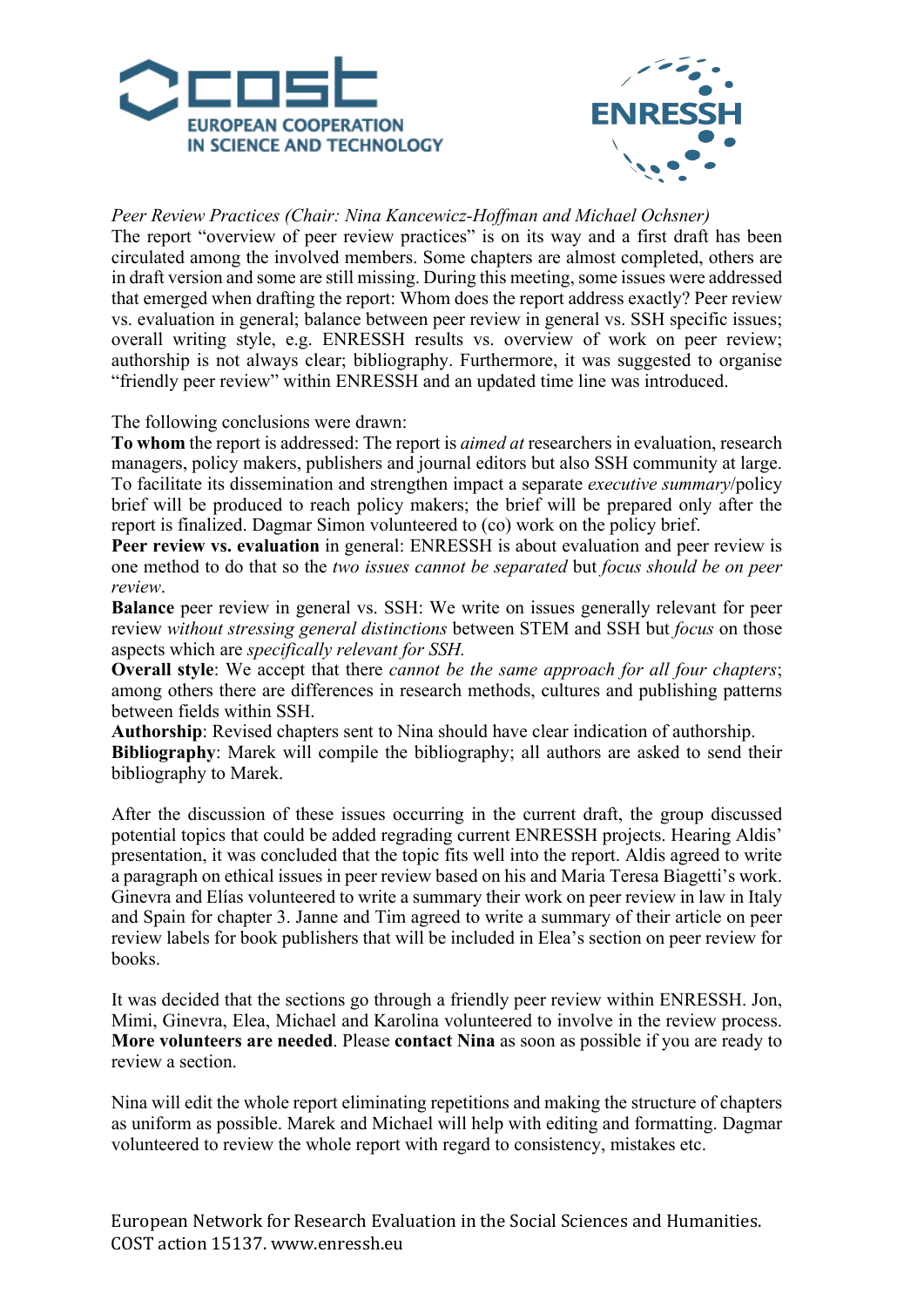



| Revised timeline                                                                              |                                  |
|-----------------------------------------------------------------------------------------------|----------------------------------|
| Chapters still due and revised chapters due                                                   | 31 March                         |
| Review of chapters by reviewers-volunteers                                                    | $2-15$ April                     |
| Chapters with reviews back to authors to revise/respond<br>to reviews:                        | 15-25 April (includes<br>Easter) |
| Nina should have final versions of all chapters by                                            | 25 April                         |
| Nina with assistance of Marek editing the final draft                                         | 26 April-15 May                  |
| A first version will be published on ENRESSH website in<br>early May (or as soon as possible) |                                  |
| The draft report available for comments from all authors                                      | $15-22$ May                      |
| Review of the whole report Dagmar, finalizing the report<br>Nina                              | $22$ May - 05 June               |

*New project by Liutauras Kraniauskas: Who and What Fails Credibility of Assessment? Reflections on Public Discourse, Expert Knowledge, and Democracy*

In 2018, Lithuania introduced a new evaluation procedure, institutional benchmarking taking the form of a hybrid model between the UK REF and quantitative measuring of publication output. It was an absolutely new assessment exercise covering all HE and research institutions in the country. The results were presented recently (January 2019) and criticized by experts who performed the benchmarking as well as by scholars who were the subjects of the procedure.

As a consequence, the benchmarking procedure was sued (even before it was carried out), and the case is currently at the Constitutional Court. Liutauras Kraniauskas suggests as a new project for WG1 to analyse the public discourse, representations and political aspects of the assessment and its failure.

#### *Group work*

The last 30 minutes were intensively used to discuss ongoing projects. Among the projects discussed were *SG5, scholars' attitudes*, which constituted the biggest group. Also *SG4, criteria,* met and discussed further plans and coordinated works as the group leader now resides in New York and cannot join meetings. Smaller groups included projects regarding the peer review report, the *ethics* project and the *who and what fails credibility of assessment* project. Furthermore, some groups also discussed country reports for the *research evaluation procedures* and *communication* of results of WG1.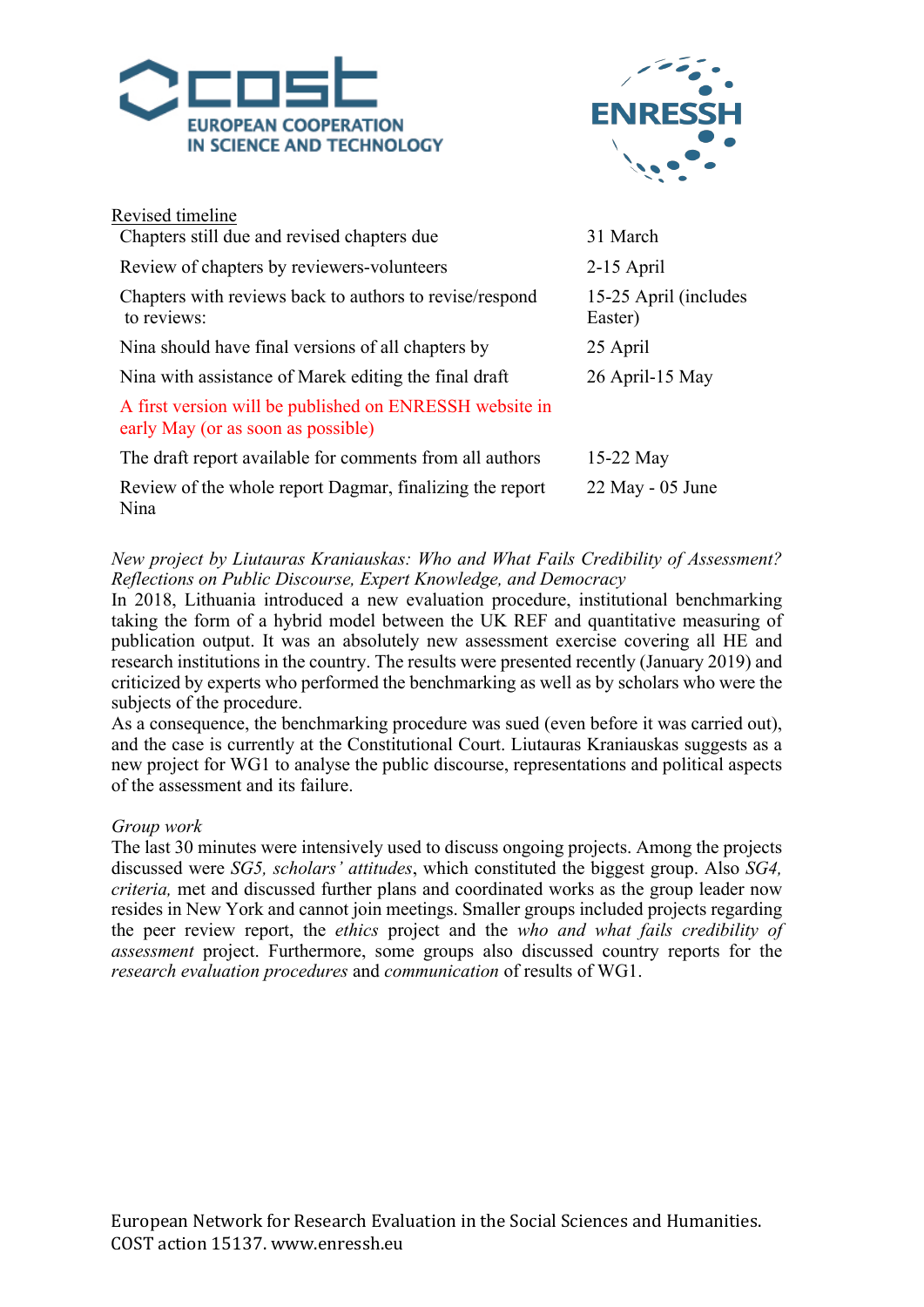



# **Second session, 8 March 2019, 14:00-16:00**

**Participants**: Michael Ochsner (Chair), Aldis Gedutis, Nina Kancewicz-Hoffman, Jon Holm, Marek Holowiecki, Todor Hristov, Marlène Iseli, Nataša Jermen, Arnis Kokorevics, Litauras Kraniauskas, Emanuel Kulczycki, Elena Papanastasiou, Sanja Peković, Janne Pölönen, Hulda Proppé, Linda Sīle, Jolanta Sinkuniene, Mimi Urbanc, Marc Vanholsbeeck, Alesia Zuccala

The second session's main focus was on the report on national research evaluation systems. Furthermore, Janne Pölönen presented a Finnish project on the role of learned societies in evaluation procedures. Finally, Michael Ochsner and Marc Vanholsbeeck pointed to the fact that the Open Science movement is important also to research evaluation practices in the SSH.

## *Research Evaluation Systems (chair: Michael Ochsner)*

The discussion about the report on Research Evaluation Systems started with a feedback on the reports already submitted. First, Michael thanked for all the reports handed in until now. All reports together without any analysis already amounts to 190 pages. While this is impressive as such and constitutes nice data for analysis, it is also clear that the report that will be published in early May will not contain all details yet as it would become too long. Michael also mentioned that the level of detail is very variable for the different countries and some questions have been interpreted differently by the rapporteurs. This is also due to the fact that even though there was already a lot of discussion what we understand as "national research evaluation systems", it is still not clear enough for the rapporteurs. It was therefore decided that Michael and Ginevra develop a new scheme that includes clear instruction on each dimension. Furthermore, there was a long discussion, which evaluation procedures were relevant for the report, which seems not to have been clear enough because in some countries, grant evaluation is equivalent to institutional evaluation (e.g. SI) or career promotion is the most prominent version (e.g., HR), in other countries, there are two institutions carrying out institutional evaluation (and coming to different results, e.g. BG or RO). Other countries have several procedures in place (PL).

Michael answered that, first, it is normal in comparative cross-cultural research that finding a definition that matches all countries is a difficult and time-consuming task. So, there is no need for despair but rather he thinks that there is a lot of progress in understanding how complex the issue is. Second, the main idea of the concept "National Research Evaluation Systems" is that, indeed, evaluation procedures are combined differently and sometimes are linked to each other. Therefore, each country should describe the setting of the research evaluation procedures in place. The focus will be on how research production is addressed by policy or how researchers are affected by evaluations. There are international reports on evaluation procedures that look only at one aspect (mostly performance-based research funding) but ignore others. We do not want to reproduce those reports, especially as it is key to understand that different evaluation procedures are in place and might even influence each other. To have an idea how research production is affected by the evaluation procedures, we need to know the combination of the different procedures and their importance. This is where the innovation of the project lies – but it also takes time to gather the information and compare the different settings.

It therefore was decided that Michael creates a short survey to make an "inventory" of research evaluation procedures making up a "National Research Evaluation System". We

European Network for Research Evaluation in the Social Sciences and Humanities. COST action 15137. www.enressh.eu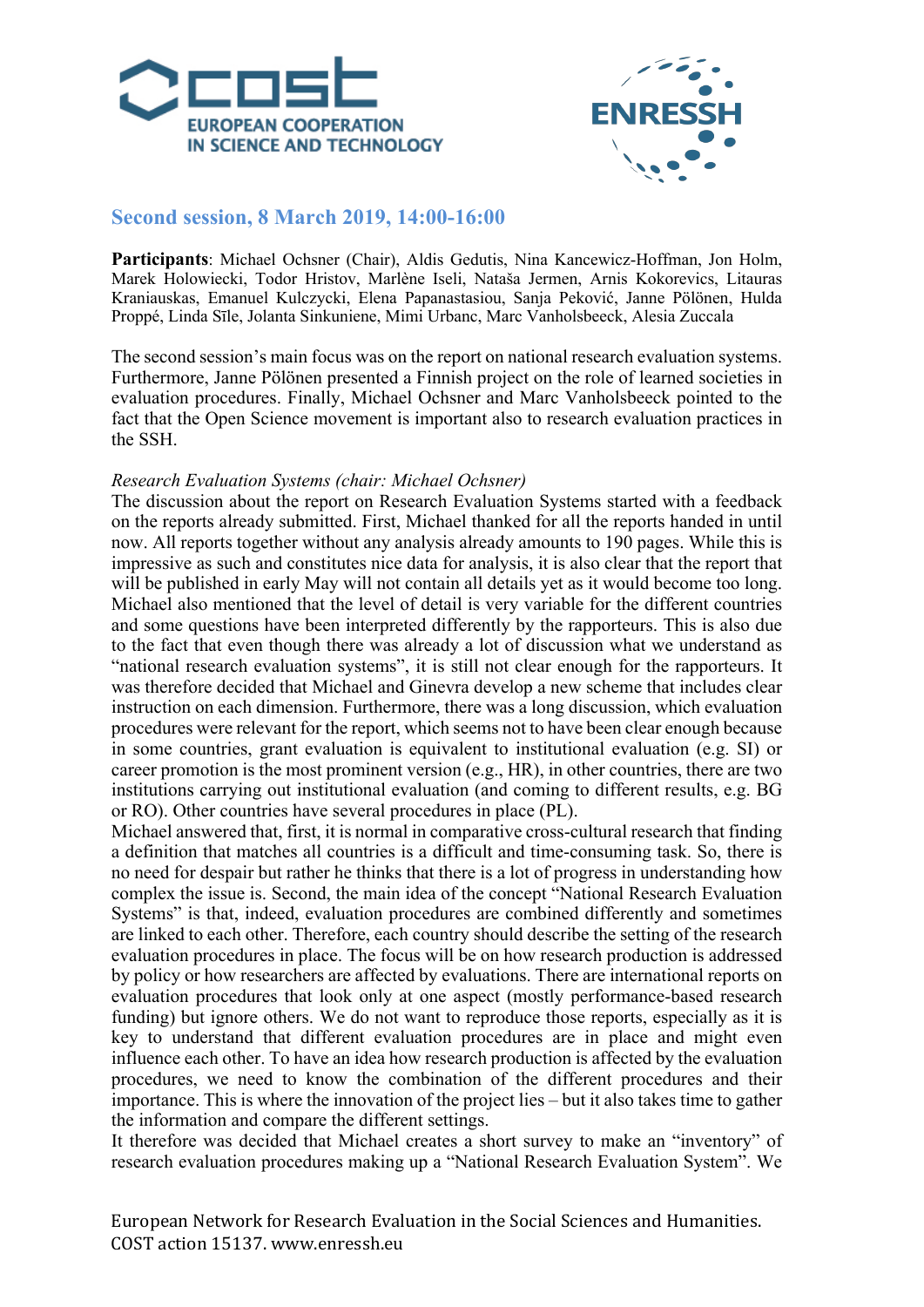



agreed on 5 types of evaluation procedures, for each of which we want to know whether and how many of them are in place in each country. These five are:

- 0. Accreditation (block funding, right to be called a university, includes teaching, often affecting a university as a whole, not differently across disciplines)
- 1. Institutional evaluation
	- a. evaluation (either formative or funding, based on research evaluation)
	- b. performance-based funding (performance-based funding based on metrics, affecting disciplines, institutes or individuals differently)
- 2. National career promotion (assigning titles or positions for the whole country; single appointments of jobs are excluded)
- 3. National competitive research funding (grants, usually for projects but can also include career (temporary professorships or mobility grants) or long-term flagship projects (e.g. 10-years project with institutional funding)). Only competitive grants based on national funding (no private funding institutions)
- 4. Evaluation of academies of sciences or important extra-university research institutions

After that, Michael and Ginevra will provide a template to produce a summary table (last page of the current reports) before going into full detail. However, the information given in the table must be collected seriously by citing official sources. These tables will be part of the report published in May.

The tables will also be used for a first analysis for the GP3-report. After the GP3-report the rapporteurs will update the country reports regarding the missing evaluation procedures. It will be decided on the basis of the inventory which procedures will be included in which detail in the final country reports. These will be used for the final report which is due in 2020.

It is planned to publish a book out of the country reports as this will be one of the major outcomes of WG1. Up to date, there is no information in such detail on evaluation procedures available, certainly not for the SSH.

We plan also to submit a roundtable on national research evaluation system at the RESSH conference. An abstract needs to be prepared for the 15<sup>th</sup> April.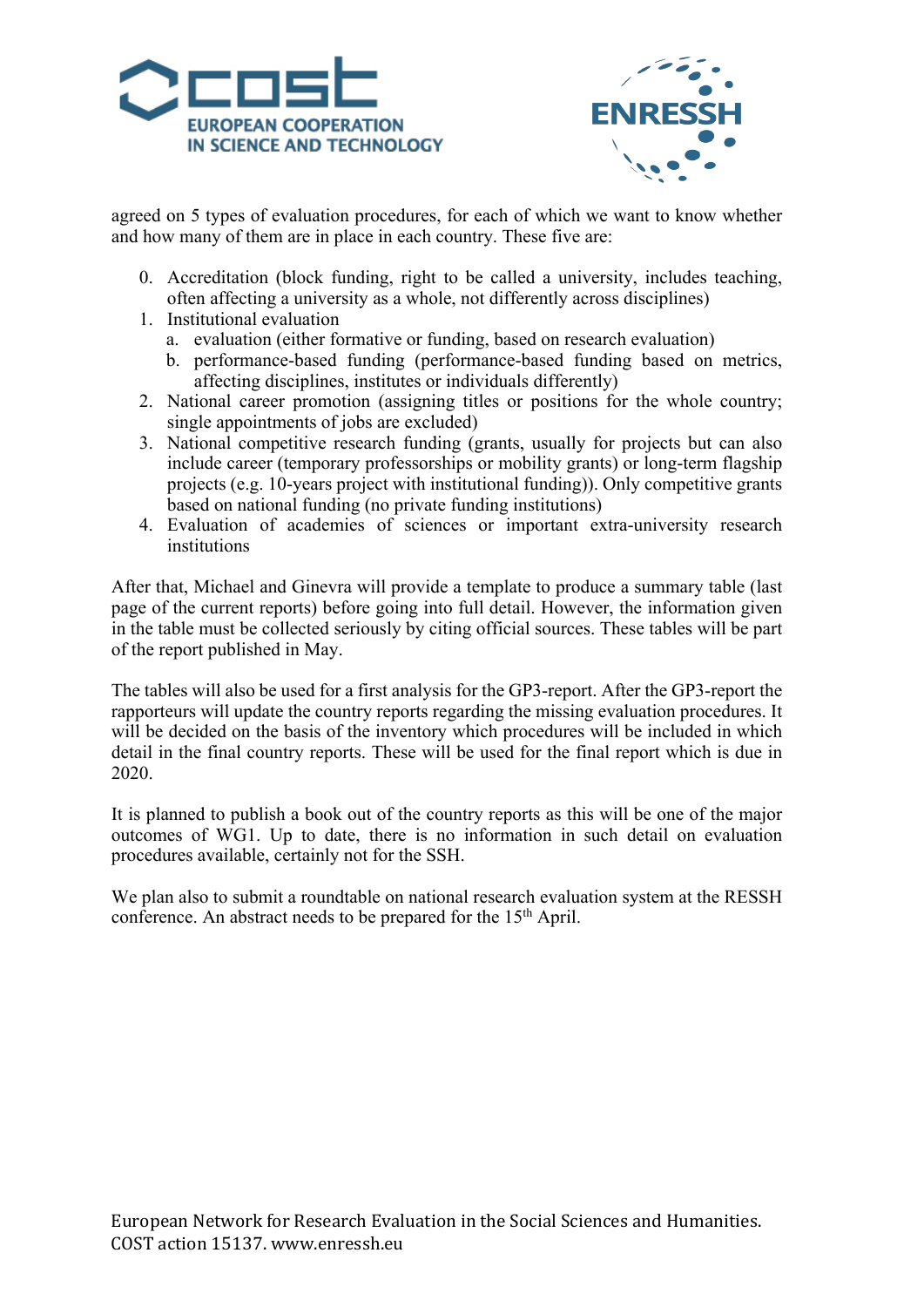



| New timeline until the meeting in Valencia on 17/18 September:         |                                  |  |
|------------------------------------------------------------------------|----------------------------------|--|
| Survey: Inventory                                                      | 31 March                         |  |
| Update of summary tables                                               | $2-15$ April                     |  |
| Abstract for Roundtable at RESSH conference                            | 15 April                         |  |
| Some descriptive analyses on the topics, one or two<br>paragraphs each | 15-25 April (includes<br>Easter) |  |
| Michael receives final versions of paragraphs                          | 25 April                         |  |
| Michael creates report for website                                     | 26 April - 1 May                 |  |
| Update of country reports in more detail                               | 25 April - 31 May                |  |
| Analysis regarding the topics for the final report and the<br>book     | 1 June - 17 September            |  |
| Roundtable                                                             | 19/20 September                  |  |
|                                                                        |                                  |  |

## *New project by Janne Pölönen: The Role of Learned Societies in Research Evaluation*

In Finland, a survey was administered to the Finnish learned societies as these organisations take an important role in the Finnish research system, for example as publishers (they account for around two thirds of peer reviewed publication channels in Finland). The survey takes around 15 minutes to complete and covers the following topics: Background information, reasons for membership, finances, organization and personnel, membership, publishing activity, seminar and conference activity, research activity, societal interaction, open science, collaboration, future.

Janne suggests fielding the survey in more countries. The project would then write an ENRESSH report on SSH learned societies and publish an article on a comparative analysis. Persons interested in this project are asked to contact Janne directly.

#### *Open Access in the SSH (Marc Vanholsbeeck and Michael Ochsner)*

Michael shortly introduced the topic by stating that the theme of Open Access, Open Data and Open Science should be addressed in the last Grant Period. It is partly addressed in the reports on peer review and national evaluation systems, but it should be investigated in more details as there are risks as well as opportunities in the transition to Open Access. It is important that the SSH are included in the discussion about the transition in order to be sure that the SSH way of knowledge production benefits most of the advantages and is not hit by its disadvantages. There is also a clear link to evaluation as the current plans to Open Access involve how journals are evaluated and ignore the effects on the small publishers, especially those who do a tremendously important work in the popularisation of humanities research. ENRESSH should get involved in the national discussions about the implementations of Plan S.

Marc pointed out three current topics in the Open Access discourse that are relevant for ENRESSH:

1. Plan S and more generally the flipping to Open Access (EU) policies. He emphasized that the discussion about the choice of (one or complementary) pathway(s) to Open Access is not only a technology-driven one, but has strong policy and epistemological implications on the kind of research productiondissemination-evaluation ecosystem we want (for the SSH). Choices of OA

European Network for Research Evaluation in the Social Sciences and Humanities. COST action 15137. www.enressh.eu